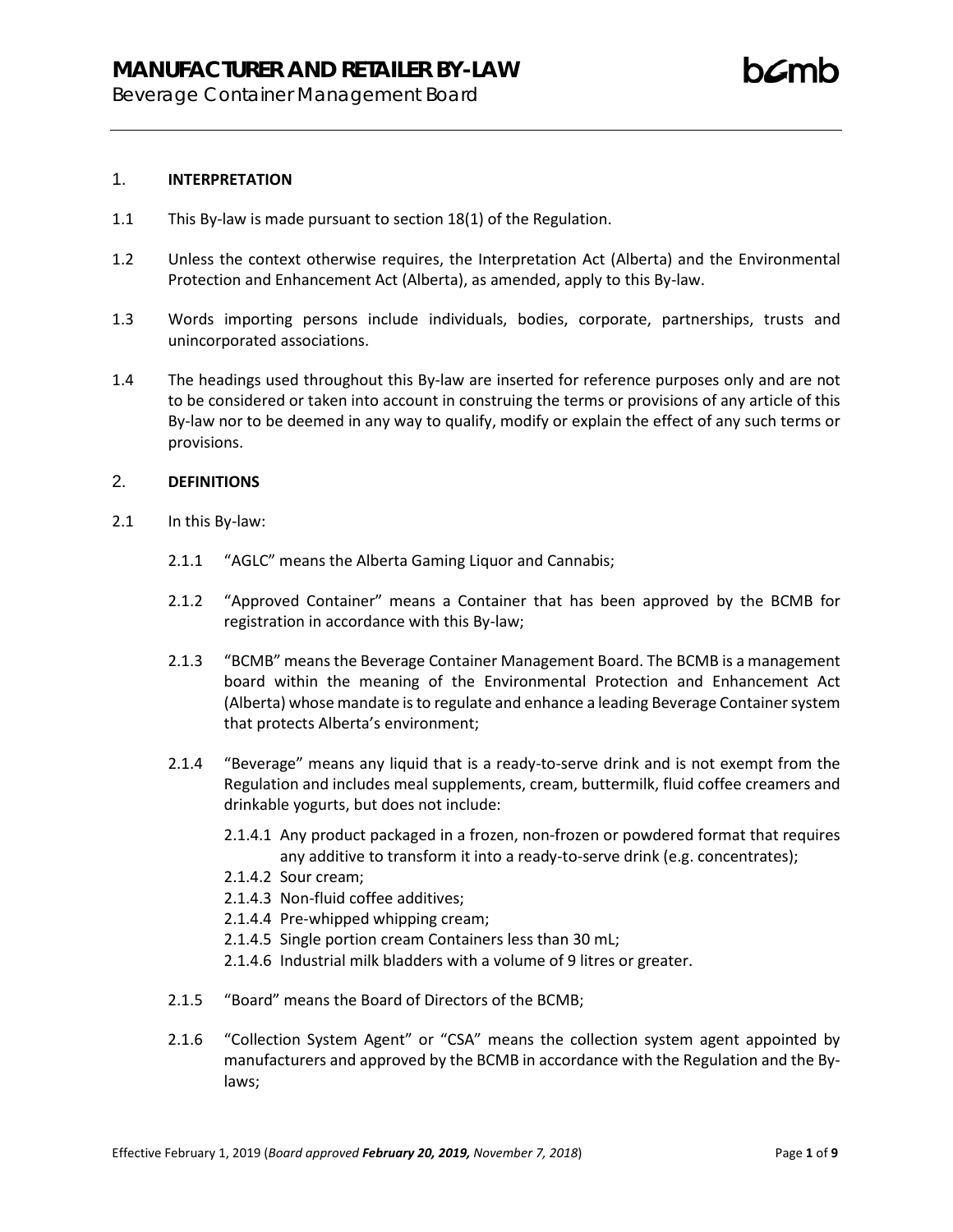- 2.1.7 "Container" means a bottle, can, plastic cup or paperboard carton or a package made of metal, plastic, paper, glass or other material, or a combination of them, that contains or has contained a Beverage;
- 2.1.8 "Container Composition" means the composition of all the components of a Container including the Container Material, the Container label and label application method, Container closures, Container attachments and Container inserts;
- 2.1.9 "Container Material" means any material that comprises more than 2% by weight of a Container;
- 2.1.10 "Material Stream" means each category of Container for which a specific handling commission is payable as identified in the By-laws;
- 2.1.11 "Permit" means a permit to operate a depot issued by the BCMB in accordance with the Regulation and By-laws.
- 2.1.12 "Permit Holder" means an individual or corporate entity named in a Permit.
- 2.1.13 "Registrant" means a manufacturer that has been registered with the BCMB in accordance with this By-law;
- 2.1.14 "Regulation" means the Beverage Container Recycling Regulation AR 101/97, as amended;
- 2.1.15 "Retailer" means a person who sells Beverages in Containers to consumers;
- 2.2 Unless otherwise indicated, terms that are defined in the Regulation have the same meaning when they are used in this By-law.

## 3. **REGISTRATION OF MANUFACTURERS**

- 3.1 No manufacturer shall sell or distribute or offer to sell or distribute or permit to be sold or distributed in Alberta any Beverage in a Container unless the manufacturer has registered with the BCMB in accordance with this section.
- 3.2 An application for registration of a manufacturer must be submitted to the BCMB in the form specified by the BCMB for that purpose, along with the fee specified in the Fee By-law.
- 3.3 A manufacturer is registered by the BCMB when the BCMB provides written notification of registration to the manufacturer at the address provided by the manufacturer for that purpose or provides electronic confirmation of registration.
- 3.4 Notification of registration of a manufacturer shall include notification of the registration number assigned to the Registrant by the BCMB.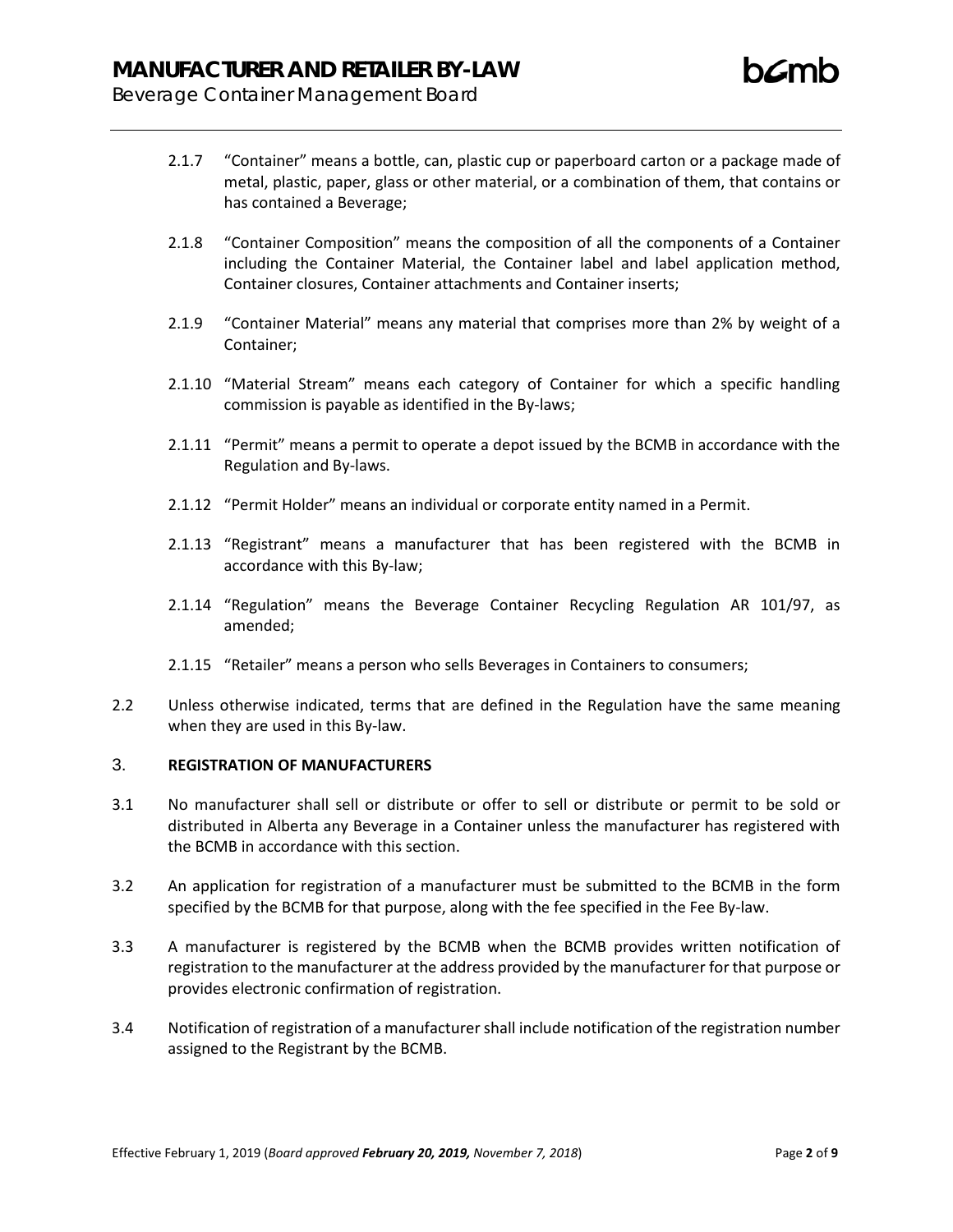Beverage Container Management Board

## 4. **CONTAINER APPROVAL REQUIREMENTS**

- 4.1 No manufacturer shall sell or distribute or offer to sell or distribute or permit to be sold or distributed in Alberta any Beverage in a Container unless the manufacturer has received written notice from the BCMB that the Container is registered.
- 4.2 Only Containers that have been approved by the BCMB in accordance with this By-law can be registered with the BCMB.
- 4.3 Any time that a Registrant seeks approval for a Container the Registrant must submit to the BCMB an application for approval of the Container in the form specified by the BCMB for that purpose, along with the fee specified in the Fee By-law.
- 4.4 The BCMB may approve a Container which is the subject of an application under section 4.3 if the Container can be recycled in a manner that is satisfactory to the BCMB in accordance with the criteria and the procedure set out in this By-law.
- 4.5 Once an Approved Container has been registered and a Registrant has been given a BCMB Container Code for that Container, any Container manufactured by that Registrant with the identical Container Composition is deemed to have been approved under this By-law, and the Registrant may submit an application under section [5](#page-2-0) for registration of any such Container and the Beverage in that Container without submitting another application for approval of that Container.
- 4.6 Other than a Container which is deemed to have been approved under section 4.5, a Container is approved by the BCMB when the BCMB provides written notification of the approval to the Registrant at the address provided by the Registrant for that purpose or provides electronic confirmation of the approval.

## <span id="page-2-0"></span>5. **APPROVED CONTAINER REGISTRATION AND BEVERAGE REGISTRATION REQUIREMENTS**

- 5.1 A Registrant must register every Approved Container that is distinguishable from any other Approved Container registered by that Registrant on the basis of Container Composition, size, brand name, the type of Beverage it contains, the flavour of Beverage it contains or Universal Product Code.
- 5.2 An application for registration of an Approved Container containing a Beverage other than liquor must be submitted to the BCMB in the form approved by the BCMB for that purpose.
- 5.3 An application for registration of an Approved Container containing liquor must be submitted to the AGLC in the form approved by the AGLC for that purpose accompanied by the form approved by the BCMB for that purpose.
- 5.4 An application for registration of an Approved Container must be accompanied by the brand name, type of Beverage, flavor of Beverage, Container Composition, Container size, and the Universal Product Code (if applicable). The application must include or be followed by pictures or digital renderings of the entire label. Following the initial registration, if there are any changes to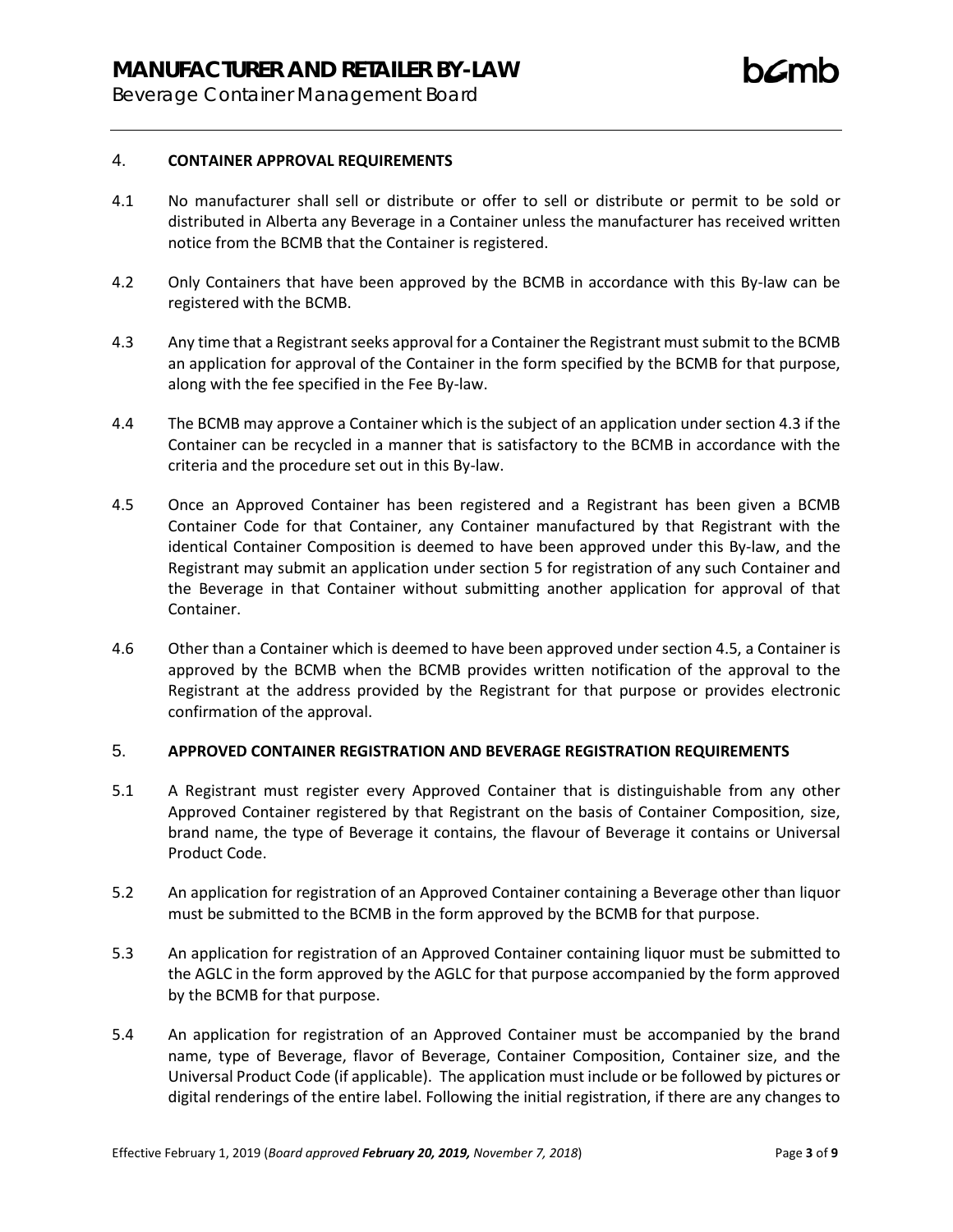the product with respect to the brand name, type of Beverage, flavor of Beverage, Container Composition, Container size, or the Universal Product Code, the manufacturer must advise the BCMB and provide new images.

5.5 An Approved Container and the Beverage it contains are registered when the BCMB provides written notification of registration to the Registrant and provides a Beverage registration number to the Registrant at the address provided by the Registrant for that purpose or provides electronic confirmation of the registration.

## 6. **MANUFACTURER COLLECTION REQUIREMENTS**

- 6.1 manufacturers of Beverages in non-refillable Containers for sale or distribution in Alberta shall use and maintain a common collection system for the recovery and recycling of empty nonrefillable registered Containers from Depots and shall appoint a Collection System Agent satisfactory to the BCMB to act on behalf of the manufacturers with respect to the operation of the common collection system.
- 6.2 No manufacturer shall sell or distribute, offer to sell or distribute or permit to be sold or distributed in Alberta any Beverage in a non-refillable Container unless the manufacturer uses the common collection system.
- 6.3 Manufacturers of Beverages in refillable Containers for sale or distribution in Alberta shall:
	- 6.3.1 Provide a collection service capable of recovering the manufacturer's empty refillable registered Containers from all Depots and Retailers accepting such Containers; or
	- 6.3.2 Use the common collection system referred to in the Regulation for the recovery of those Containers.
- <span id="page-3-0"></span>6.4 On the request of a Retailer, a manufacturer shall, within the time prescribed by the BCMB and through the Collection System Agent or through a collection service provided by or on behalf of the manufacturer, collect from the Retailer refillable Containers that contained a Beverage manufactured by the manufacturer.
- 6.5 Subsection [6.4](#page-3-0) does not apply unless the Retailer has in its possession at least the number of Containers prescribed by the BCMB for the purposes of this By-law.
- 6.6 A Retailer shall sort refillable Containers into groups of Containers that contained Beverages that have been manufactured or distributed by the same manufacturer.
- 6.7 A Retailer shall place the sorted Containers into cases provided by the manufacturers.
- 6.8 A manufacturer who collects refillable Containers from a Retailer shall at the time and in the manner prescribed by the BCMB pay to the Retailer any amounts it is required to pay under the By-laws or the Regulation.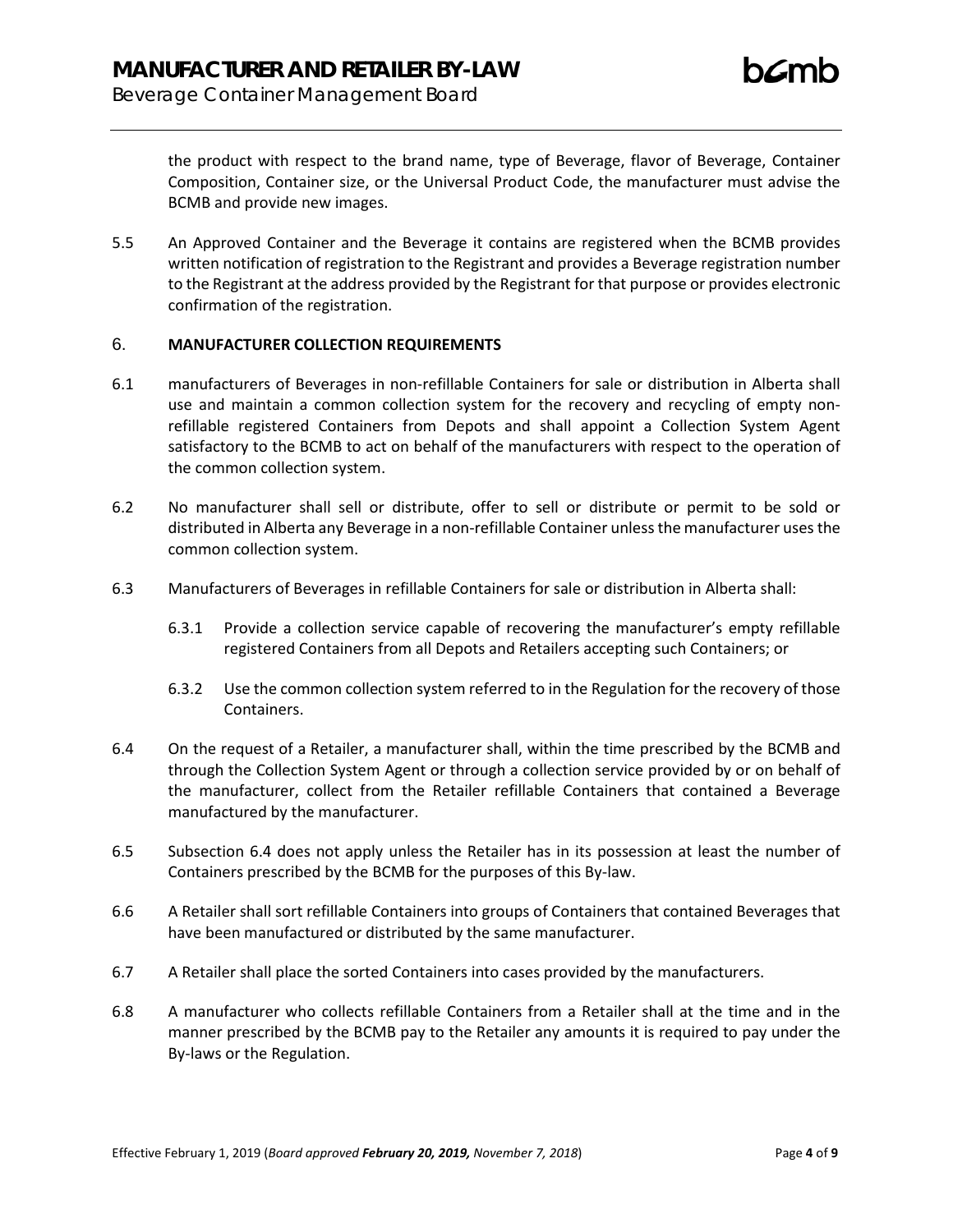- 7.1 A manufacturer who collects or causes a non-refillable Container to be collected from a Depot or Retailer, shall on collecting those Containers:
	- 7.1.1 Reimburse the Permit Holder or Retailer for each Container collected in the amount specified in the Regulation; and
	- 7.1.2 Pay a Permit Holder a handling commission in the amount specified in the By-laws for each Container collected.

## 8. **MANUFACTURER RECORD KEEPING AND REMITTANCE OF INFORMATION REQUIREMENTS**

- 8.1 A manufacturer shall compile and submit, or cause to be remitted to the BCMB the information specified by the BCMB from time to time and in the manner specified by the BCMB, including information concerning:
	- 8.1.1 The number of Containers sold by the manufacturer;
	- 8.1.2 The number of Containers of each Material Stream collected from each Depot and each Retailer;
	- 8.1.3 The volume of Containers recycled under section 16 of the Regulation; and
	- 8.1.4 Any other information the BCMB may consider necessary.
- 8.2 Manufacturers of non-refillable Containers shall maintain the common collection system by:
	- 8.2.1 collecting and reporting to the Collection System Agent, information concerning the number of Containers of each Material Stream sold by the manufacturer;
	- 8.2.2 remitting to the Collection System Agent, the deposit specified in the Regulation and the Container recycling fee determined by the Collection System Agent for each Container sold by the manufacturer; and
	- 8.2.3 compiling and submitting to the Collection System Agent, on an annual basis, a sales verification package, in the format prescribed by the Collection System Agent, verifying the manufacturer's reported sales volume in Alberta.

## 9. **MANUFACTURER RE-USE AND RECYCLING REQUIREMENTS**

- 9.1 A manufacturer of a Beverage in a refillable Container shall:
	- 9.1.1 re-use the Container as a refillable Container if the manufacturer considers the Container to be suitable for re-use as a Container, or
	- 9.1.2 cause the Container to be recycled in a manner that is satisfactory to the BCMB, if the manufacturer considers the Container is not suitable for re-use as a Container.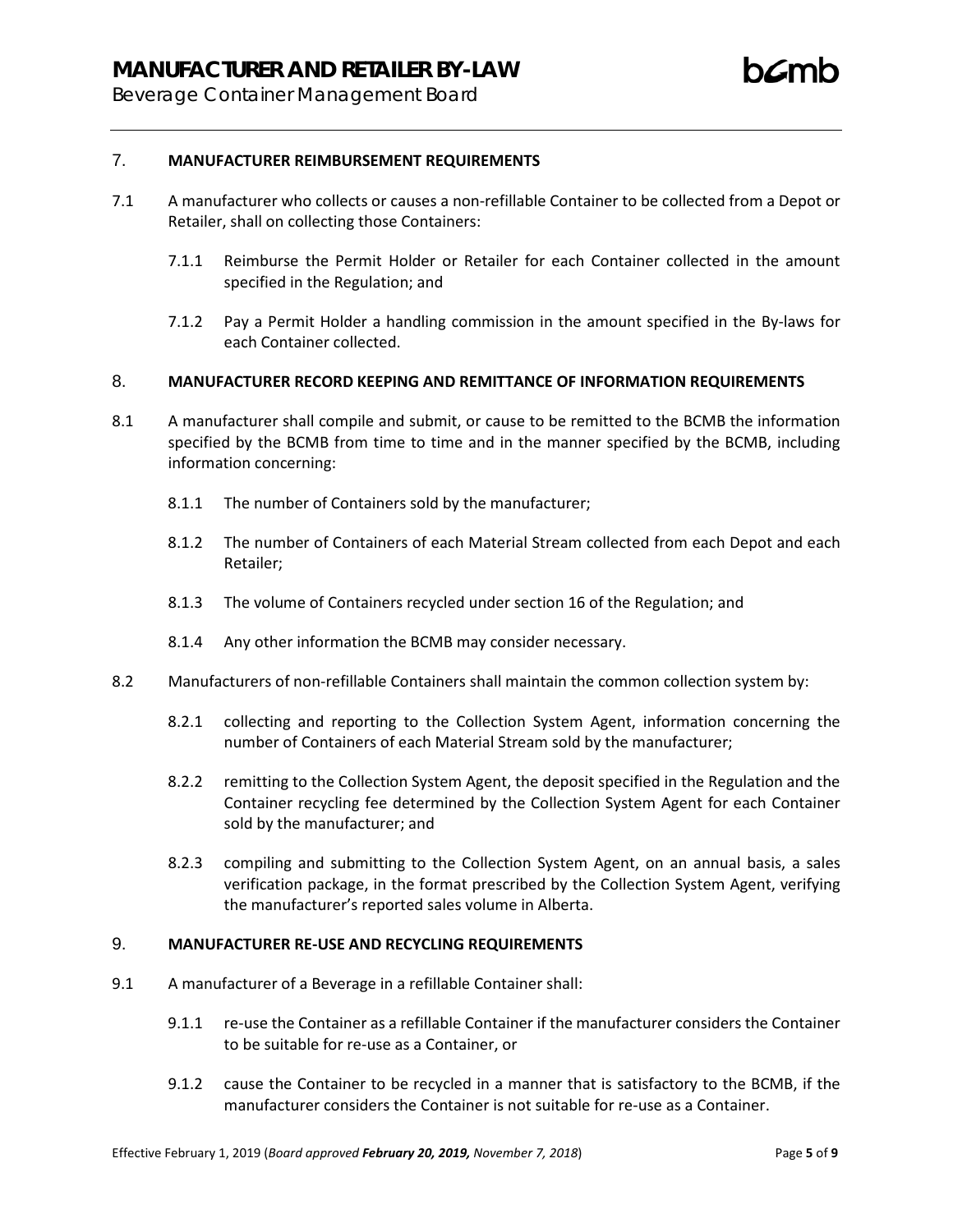- 9.2 Non-refillable Containers shall be recycled in a manner that is satisfactory to the BCMB.
- 9.3 In determining whether or not a Container can be recycled in a manner that is satisfactory to the BCMB, the BCMB may consider the following matters:
	- 9.3.1 the proposed method of recycling, including whether the Container can be recycled by a method not previously found to be satisfactory by the BCMB;
	- 9.3.2 whether the Container can be recycled without contamination to the Beverage Container recycling system;
	- 9.3.3 whether the Container can be disassembled in order to avoid contamination to the Beverage Container recycling system;
	- 9.3.4 the percentage by weight of materials recoverable;
	- 9.3.5 the cost of recycling, including any costs of disassembly;
	- 9.3.6 the marketability of the Container Materials;
	- 9.3.7 whether the Container can be visually identified as being distinct from other Approved Containers; and
	- 9.3.8 any other criteria relevant to recyclability that the BCMB may consider appropriate.
- 9.4 The following end-use processes are methods of recycling that are not considered to be satisfactory to the BCMB:
	- 9.4.1 incineration;
	- 9.4.2 thermochemical decomposition at elevated temperatures in the absence of oxygen; and
	- 9.4.3 disposal into landfills, bodies of water or outside of the Earth's atmosphere.
- 9.5 For the purposes of a determination as to whether or not a Container can be recycled in a manner that is satisfactory to it, the BCMB may request and rely upon relevant information from the Registrant and from other parties with expertise in recycling.

## 10. **RETAILER REQUIREMENTS**

- 10.1 No Retailer shall sell or offer to sell any Beverage in a Container unless the Container is registered.
- 10.2 When a person presents to a Retailer at the Retailer's premises an empty refillable registered Container that:
	- 10.2.1 Is the same size or type of Container as Containers that are sold by the Retailer;
	- 10.2.2 Is not exempt from the Regulation; and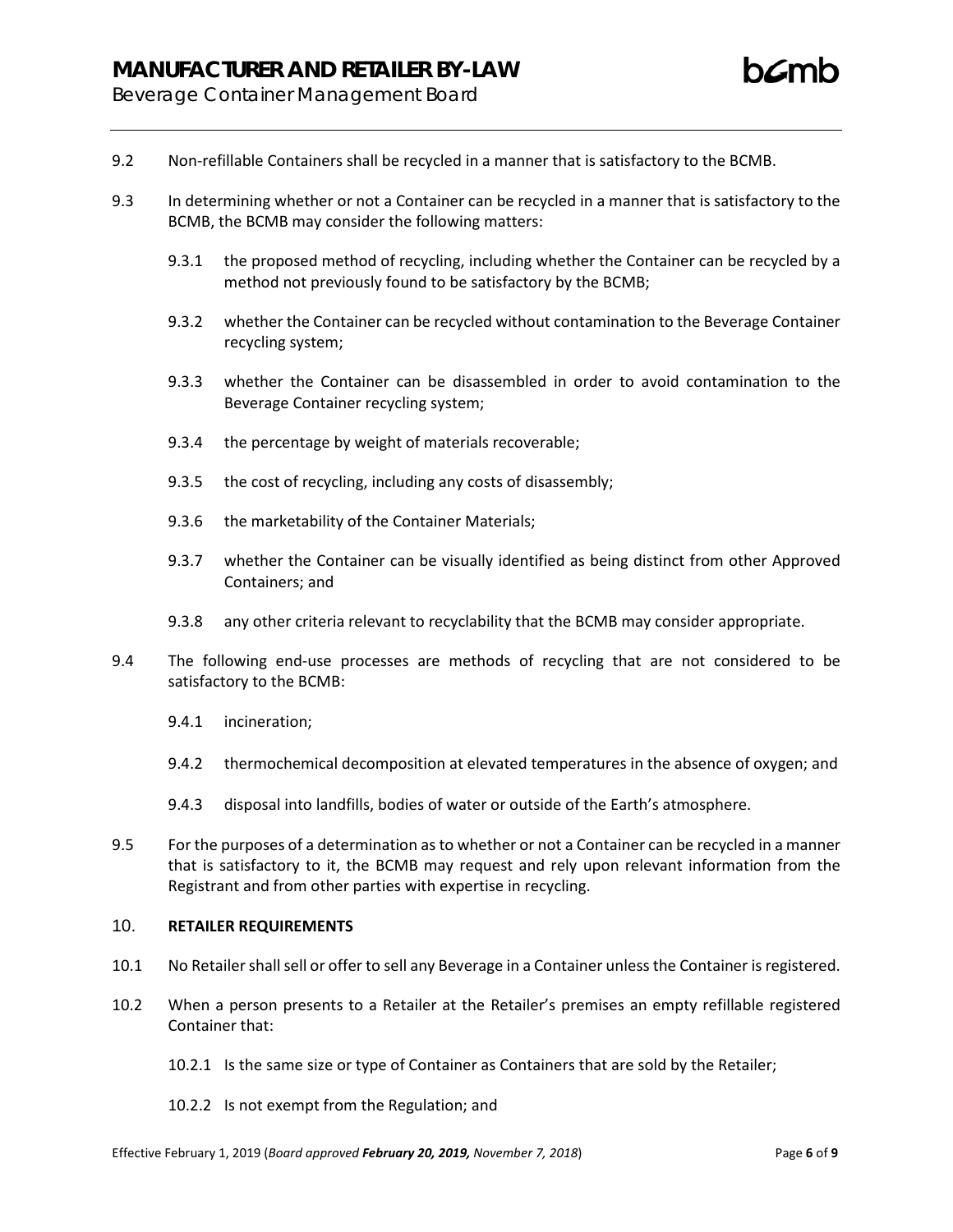Beverage Container Management Board

10.2.3 Is reasonably identifiable as having contained a Beverage of the same brand as sold by the Retailer,

the Retailer may accept the Container, and on accepting the Container, shall pay to the person a cash refund of not less than the amount specified in the Regulation, however, a Retailer is exempt from paying a refund in the circumstances specified in the Regulation.

- 10.3 No Retailer shall accept a Container or pay a cash refund for a Container that can reasonably be identified by the Retailer as having been transported into Alberta other than by a manufacturer for the purpose of selling a Beverage in the Container in Alberta.
- 10.4 A Retailer shall, in a manner that is acceptable to the BCMB, clearly advertise, in an open and conspicuous place in the retail premises and separate and apart from the price of the Container with contents, the amount of the deposit for each type of Container sold by the Retailer.
- 10.5 A Retailer shall not accept or pay a cash refund for an empty non-refillable Container.

## 11. **REGULATORY COMPLIANCE AND ENFORCEMENT**

- 11.1 Manufacturers and Retailers are required to comply with the Regulation and By-laws.
- 11.2 The failure of a manufacturer to comply with Container registration requirements and with reporting and remittance requirements will result in progressive enforcement actions.
- 11.3 The failure of a Retailer to comply with advertising requirements will result in progressive enforcement actions.

## *Container Registration Compliance*

- 11.4 There are 4 Levels to *Container Registration Compliance*. A manufacturer who fails to register a Container with the BCMB in accordance with this By-law enters Level 1.
- 11.5 Where a manufacturer enters Level 1, the BCMB shall send a Level 1 warning letter advising that a Container has not been registered and that the manufacturer has 30 days to register the Container. If the manufacturer does not register the Container within 30 days following notification from the BCMB, the manufacturer shall pay a compliance fee and enter Level 2.
- 11.6 Where a manufacturer enters Level 2, the BCMB shall send a Level 2 warning letter advising that a Container has not been registered and that the manufacturer has 30 days to register the Container. If the manufacturer does not register the Container within 30 days following notification from the BCMB, the manufacturer shall pay a compliance fee and enter Level 3.
- 11.7 Where a manufacturer enters Level 3, the BCMB shall send a Level 3 warning letter advising that a Container has not been registered and that the manufacturer has 15 days to register the Container. If the manufacturer does not register the Container within 15 days following notification from the BCMB, the manufacturer shall pay a compliance fee and the *Container*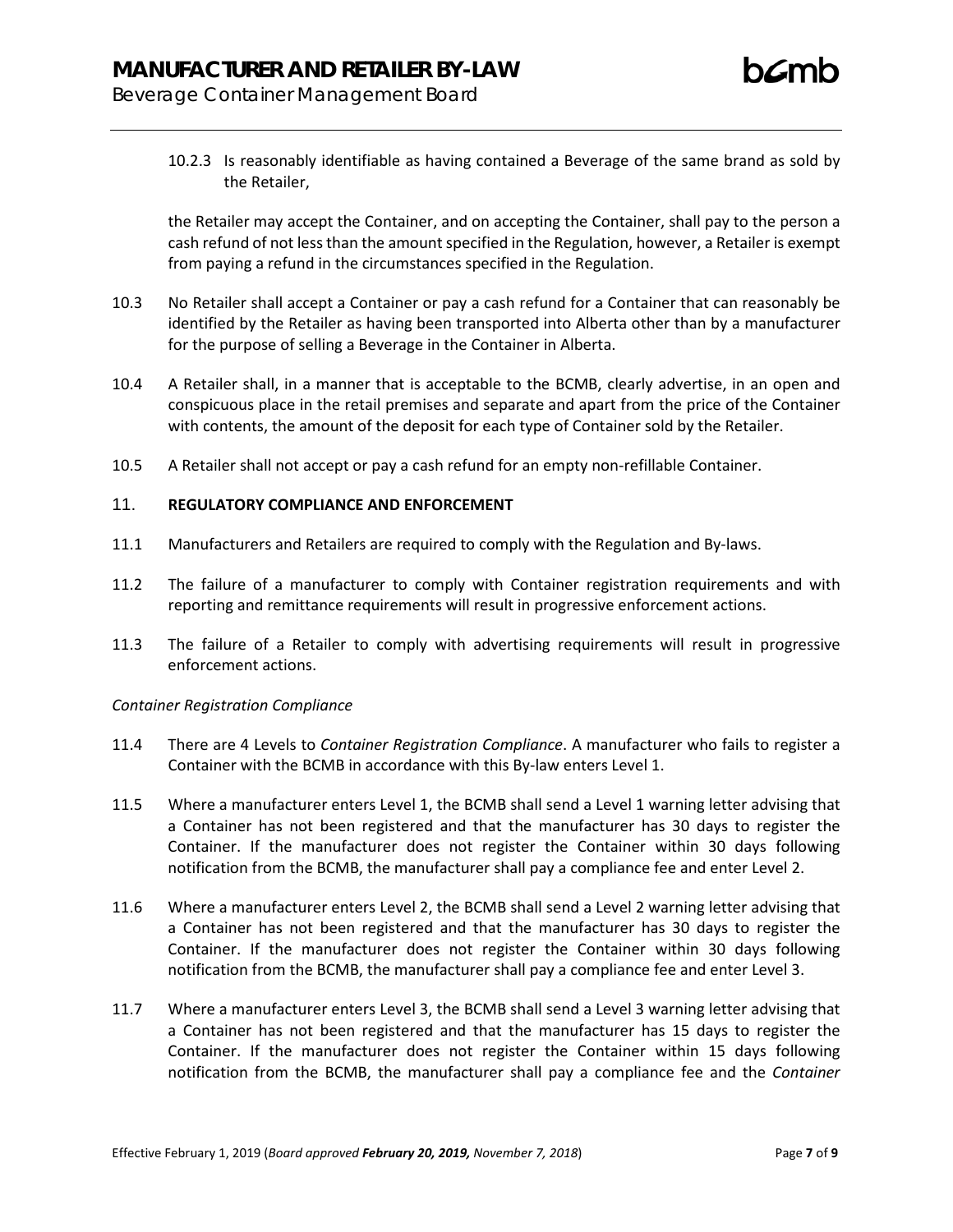*Registration Compliance* history shall be forwarded to the Complaints Director and to the appropriate department under the *Environmental Protection and Enhancement Act*.

#### *Reporting and Remittance Compliance*

- 11.8 There are 4 Levels to *Reporting and Remittance Compliance*. A manufacturer who fails to comply with its *Reporting and Remittance Compliance* obligations under this By-law enters Level 1.
- 11.9 Where a manufacturer enters Level 1, the BCMB shall send a Level 1 warning letter advising of the *Reporting or Remittance Compliance* obligations that have not been met and advising that the manufacturer has 30 days to comply. If the manufacturer does not meet the *Reporting or Remittance Compliance* obligations within 30 days following notification from the BCMB, the manufacturer shall pay a compliance fee and enter Level 2.
- 11.10 Where a manufacturer enters Level 2, the BCMB shall send a Level 2 warning letter advising of the *Reporting or Remittance Compliance* obligations that have not been met and advising that the manufacturer has 30 days to comply. If the manufacturer does not meet the *Reporting or Remittance Compliance* obligations within 30 days following notification from the BCMB, the manufacturer shall pay a compliance fee and enter Level 3.
- 11.11 Where a manufacturer enters Level 3, the BCMB shall send a Level 3 warning letter advising of the *Reporting or Remittance Compliance* obligations that have not been met and advising that the manufacturer has 15 days to comply. If the manufacturer does not meet the *Reporting or Remittance Compliance* obligations within 15 days following notification from the BCMB, the manufacturer shall pay a compliance fee and the *Reporting and Remittance Compliance* history shall be forwarded to the Complaints Director.

## *Advertising Compliance*

- 11.12 There are 4 Levels to *Advertising Compliance*. A Retailer who fails to advertise the deposit obligations under this By-law enters Level 1.
- 11.13 Where a Retailer enters Level 1, the BCMB shall send a Level 1 warning letter advising that the *Advertising Compliance* requirements have not been met and advising that the Retailer has 30 days to comply. If the Retailer does not meet the *Advertising Compliance* requirements within 30 days following notification from the BCMB, the Retailer shall pay a compliance fee and enter Level 2.
- 11.14 Where a Retailer enters Level 2, the BCMB shall send a Level 2 warning letter advising that the *Advertising Compliance* requirements have not been met and advising that the Retailer has 30 days to comply. If the Retailer does not meet the *Advertising Compliance* requirements within 30 days following notification from the BCMB, the Retailer shall pay a compliance fee and enter Level 3.
- 11.15 Where a Retailer enters Level 3, the BCMB shall send a Level 3 warning letter advising that the *Advertising Compliance* requirements have not been met and advising that the Retailer has 15 days to comply. If the Retailer does not meet the *Advertising Compliance* requirements within 15